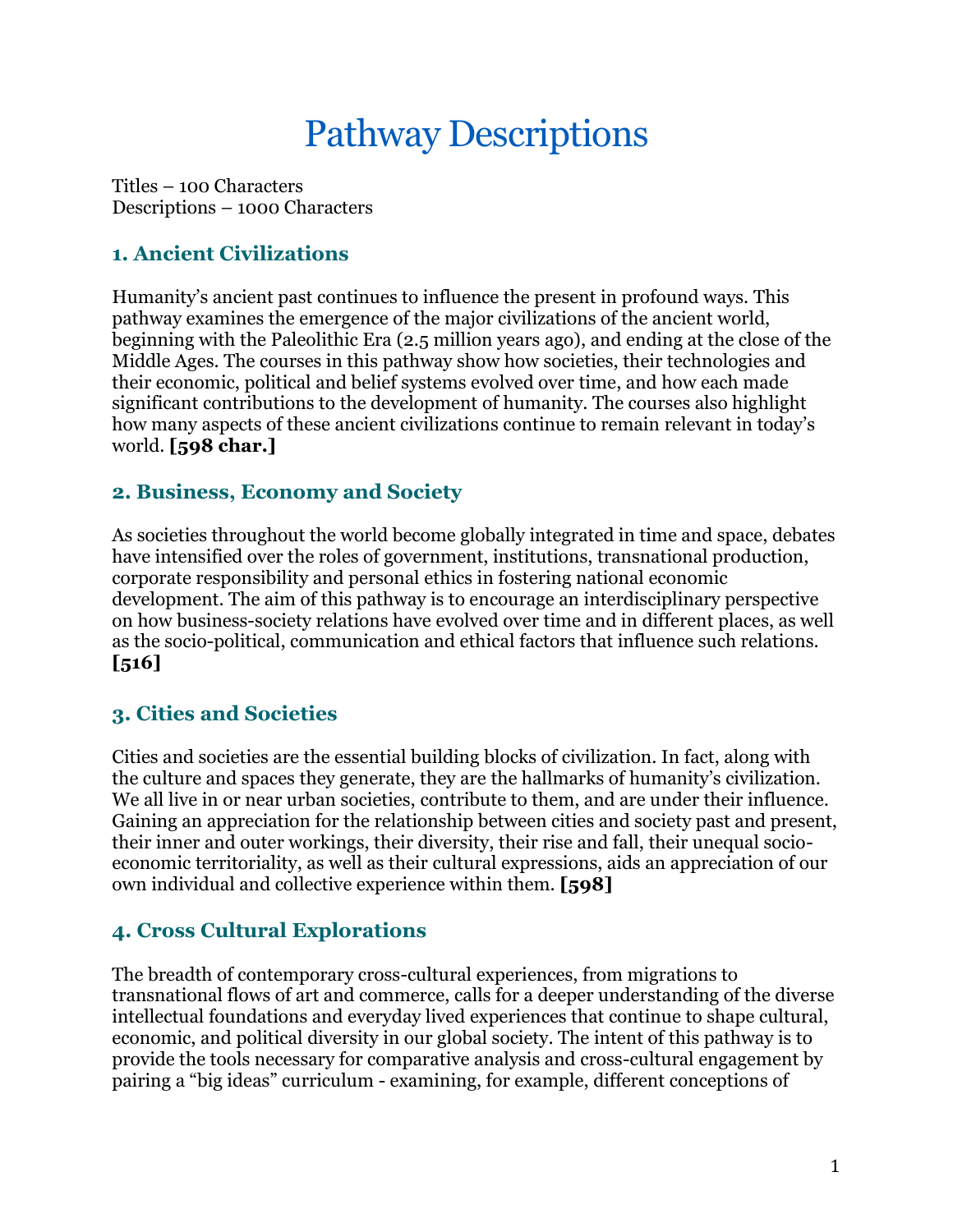humanity, nature, and politics - with courses focusing on everyday experiences and skills development, such as cross-cultural communication. **[654]**

# **5. Cultures in Rebellion and Avant Gardes Innovation**

Beginning in the late 19th Century, a new cultural movement was born: the avant garde. With the avant garde, a centuries old pact between the artist and the broader society was broken, and with that break art's purpose, autonomy, significance, and purview all became open questions. This pathway seeks to understand the historical, theoretical, and aesthetic practices that constitute the avant garde in a wide variety of mediums including art, visual culture, poetry, theatre, literature, music, and film. **[506]**

# **6. Design and the Built Environment**

This pathway considers the interaction between design practices and human needs, use and utility as they manifest themselves in the constructed environment that surrounds us. Through attention to issues such as spatial histories and demographic change, design aesthetics, and the phenomena of the city, "Design and the Built Environment" aims to develop awareness of design as a form of critical thinking and an analytical approach to problem solving. **[451]**

# **7. Environment and Sustainability**

Who we are is intimately linked to nature and the environment we inhabit. This pathway explores the different ways people create, interact with, and change their environment, and how humanity, in turn, is influenced by these changes. The courses in this pathway explore different aspects of this dynamic: the science behind the processes generating environmental changes such as global warming; social and humanistic implications of social structures; and technical solutions to advance human development while sustaining natural resources. **[463]**

# **8. Global Conflicts**

One way to write the history of the human race is to write its history of its conflicts. This pathway considers the way in which wars throughout history and around the world have shaped the human story and served to define issues such as international relations, regional development, and human rights. Through the study of specific conflicts alongside the representation of war in art, literature, and the social sciences, this pathway seeks to understand the role of conflict in world history. **[495]**

# **9. Global South**

The goal of this pathway is to analyze the unequal power relations present in experiences and histories defined by Euro-American norms, exploring the many ways other cultures have sought to challenge dominant understandings of the world and offer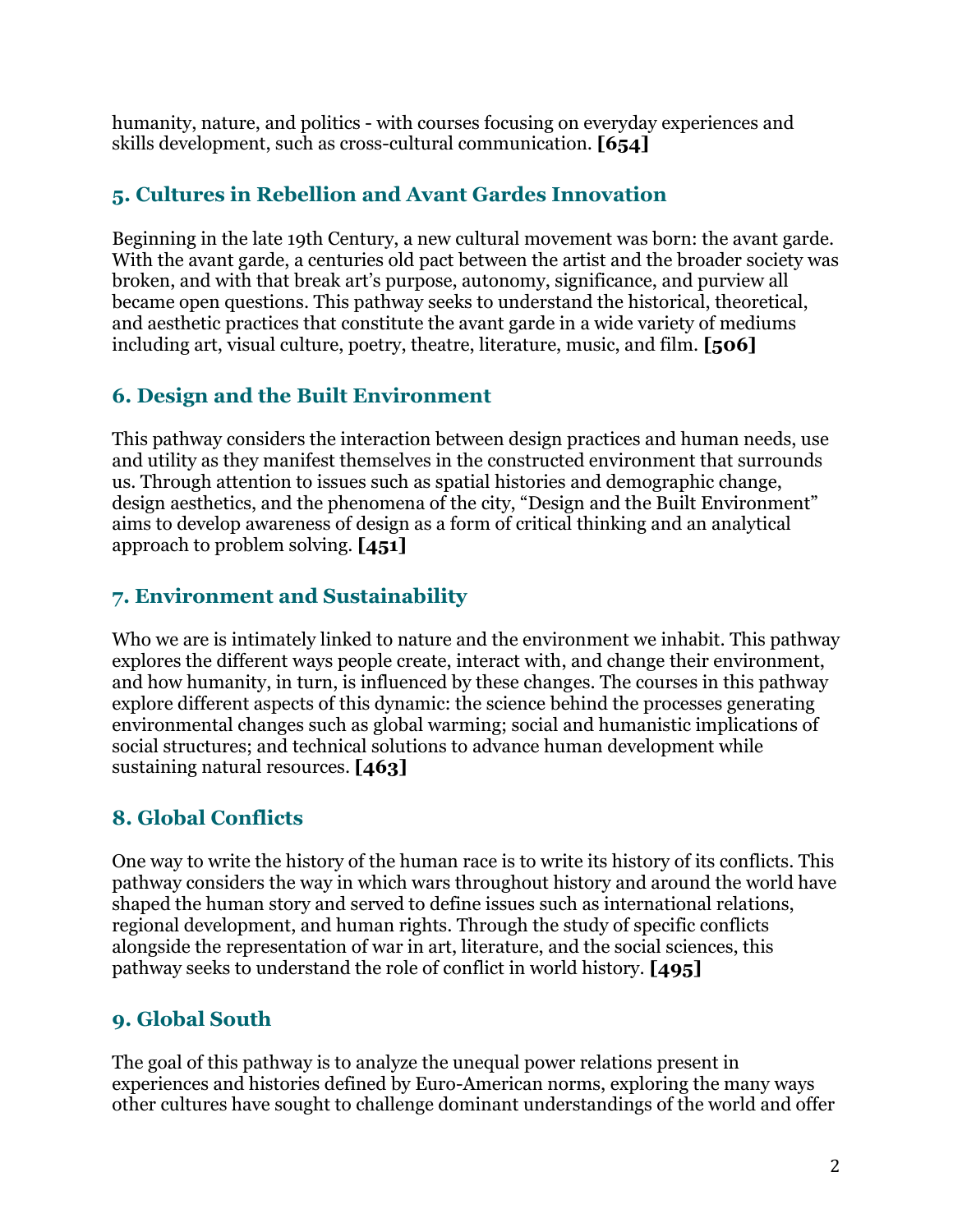alternative perspectives, theories, and ways of knowing. Courses will focus on the cultural, historical, political, and economic origins and consequences of a world divided among the rich and poor, the privileged and excluded, the mainstream and the marginalized. **[511]**

## **10. Health, Medicine and Society**

What are "health" and "illness"? What are their causes? What counts as "normal" or "abnormal"? Is anatomy – or genetics – destiny? These questions are fundamental to medicine, yet they involve much more than biological factors. Physicians, health-care professionals, policymakers, and citizens need to understand how such "social contexts" affect our attempts to heal, cure, or live with disease or disability. This pathway explores the ever-changing relationships between bodies/biology and the social, cultural, political, environmental, and economic determinants of health, disease, illness, and normality, and tackles questions such as who gets ill, and why; who gets labeled abnormal, and why; how societies across the globe construct and respond to illness and abnormality; the changing experience and meanings of health and illness; the historical forces shaping the physician-patient relationship; and the future of medicine and health-care. **[949]**

## **11. Human Nature**

Individuals and societies have long pondered questions about what (if anything) constitutes the core of human nature and how much universality or variability there is in what we call humanity. This pathway provides an avenue to reflect upon what it means to be human and what our place is in the natural world from a variety of historical and disciplinary perspectives. It includes philosophical discussion of a host of big questions about meaning, value, knowledge, and reality; analysis of the biological and cognitive underpinnings of human behavior; and courses on the genetic, evolutionary, developmental, and artistic approaches to these fundamental issues. **[664]**

## **12. Media, Innovation, Entrepreneurship**

This pathway considers the innovative use of media (film, digital, and print) within the context of business, entrepreneurship and economics, seeking to understand the ways in which media technologies drive innovation, while also replicating and producing culture, and creating new forms of social relation. It provides the opportunity to study media in its various forms while also appreciating its role in the workplace, the formation of innovative ventures at the organizational and management level, and the ways in which media entrepreneurship manifests itself in different geographic locations and countries. **[615]**

## **13. Milestones in Western Culture and Arts**

This pathway serves as an introduction to some of the most important cultural milestones of western civilization through a variety of forms including art, literature,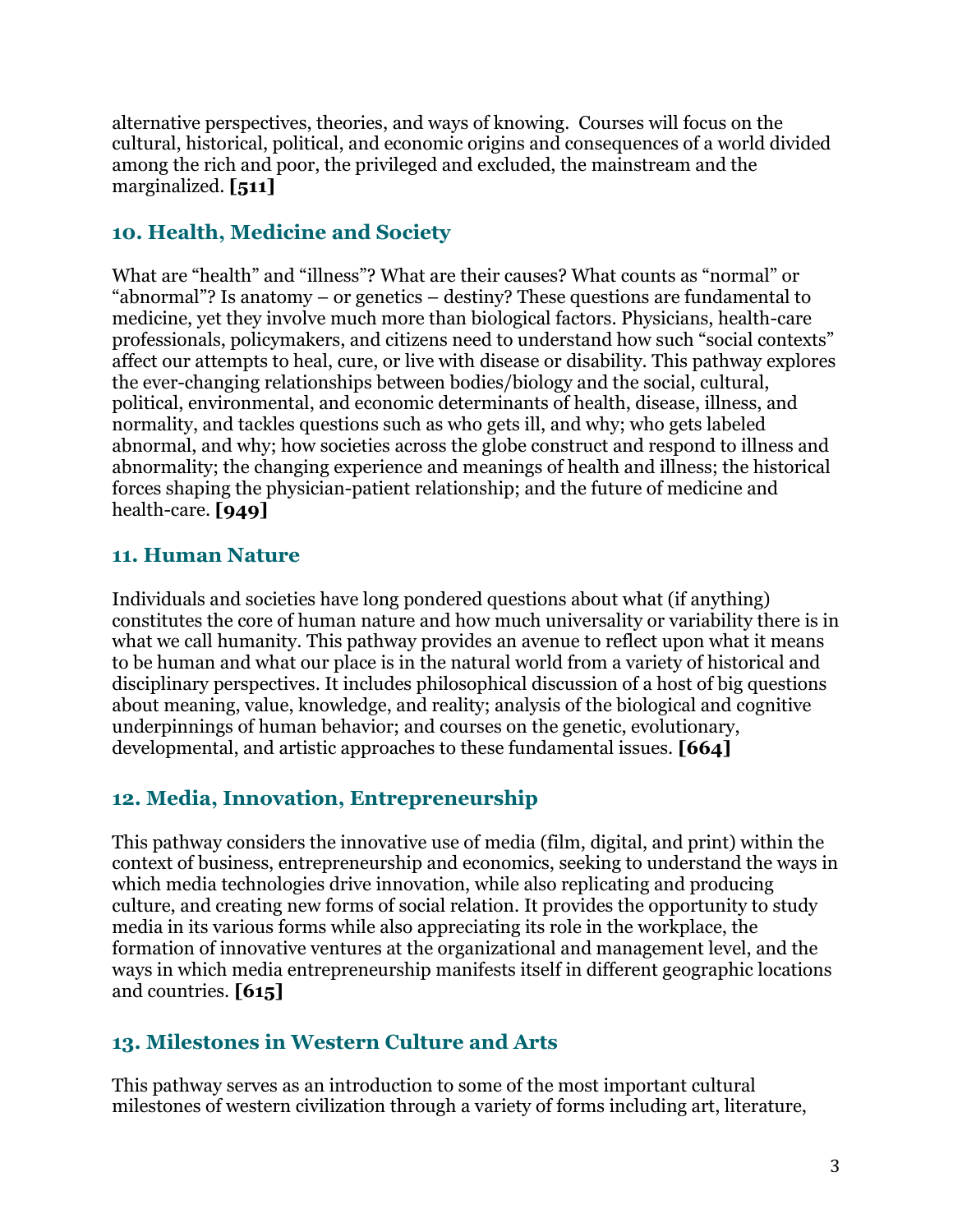architecture, music and film. It affords a deeper appreciation of the role played by aesthetics and artistic production in the shaping of western societies and sensibilities through history, and the interplay between cultural forms and social forces such as politics, philosophy, conflict, and religion. **[454]**

# **14. Myth, Language and Culture**

The most visible marker of a culture is the language that it uses. This is all the more remarkable given that language is in a constant state of flux; but the fluctuations of language occur within a structured system, and that system can be remarkably persistent over time. It has been argued that myth is in essence a form of language, a structured system that encodes crucial cultural information and persists as a structure, if, like language, given to variant expression. This pathway examines not only the structure of language, but how cultural knowledge evolves, persists, and is transferred through linguistic and mythic structure across a variety of traditions. **[670]**

## **15. Place, Space, and Time**

For millennia, humans have interacted with the physical world by creating cities, public spaces, sanctuaries, and works of art. Along the way, they have learned how to exploit natural resources and the distinct advantages offered by different geographical settings and environments. Using media, data, and location-aware technologies to better understand the world of yesterday, today and tomorrow, this pathway explores the ways in which maps, web-geospatial data, satellite images and computational process can be used to interpret the historical and cultural use of space in the past, present and future. **[608]**

## **16. Religious Diversity**

Offering a consideration of a variety of religious traditions, both western and nonwestern, to provide a larger understanding of their history, their practices, and the ways in which they shape individual and group life, this pathway investigates how religions shape and are shaped by human cultures from multiple perspectives. **[329]**

## **17. Screen Cultures**

Since the mid twentieth century, social life, politics, and identity have been increasingly bound up with on-screen representations. More recently, digital technologies have transformed audiences from simple spectators to user-producer-consumers. Moving pictures have migrated from movie screen to computer screen to mobile phone, and both pictures and screens have become increasingly interactive and responsive to touch. "Screen Cultures" explores the role of screen medias – both digital and film – in the framing and construction of culture. Courses in this pathway will look at expanded notions of cinema in a variety of cultural contexts, and at the impact of interactive screens (games, websites) on contemporary culture. **[729]**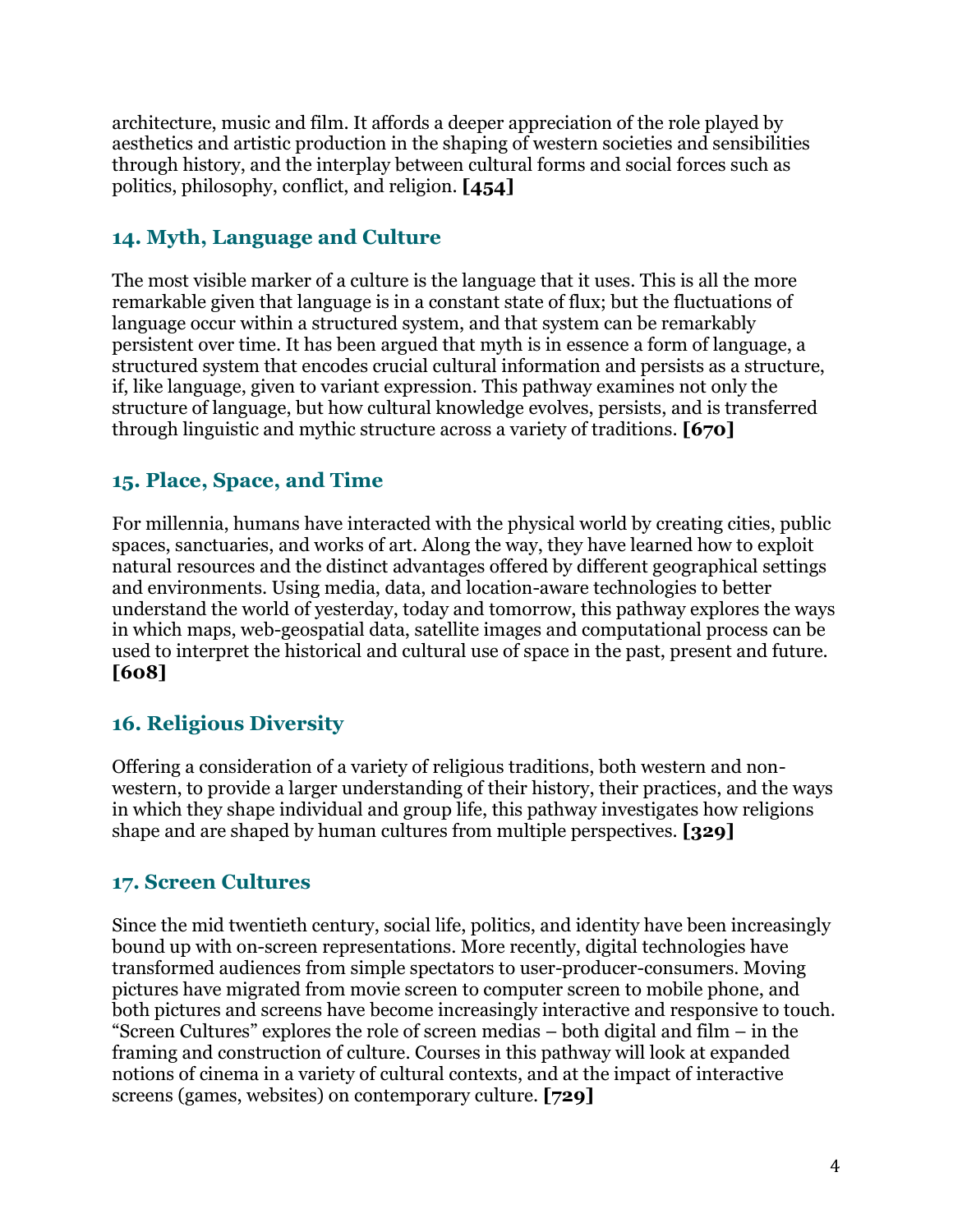# **18. Social Justice in a Changing World**

This pathway offers an opportunity to explore the promises and challenges of working for social justice in the modern world. The pathway introduces students to the ways in which people analyze justice, oppression and power, and organize to confront deeplyentrenched inequalities. Combining courses on the cultures of social justice – how people have expressed ideals of justice in literature, art, fiction, social media, and film – and its institutions – such as organized campaigns for social change, social movements and national and international non-governmental organizations, classes examine multiple issues that have spurred attempts to create more just societies, including but not limited to: movements for the abolition of slavery, human trafficking, environmental protection, civil rights, women's equality, indigenous recognition, as well as for the rights of workers, ethnic minorities, LGBTQ communities, and the disabled. **[938]**

## **19. Social Problems and Social Policies**

What causes large-scale social problems? Where do they come from? When do people start to notice them? What can be done to resolve them? Why are they so tough to fix? This pathway focuses on a range of approaches that can be used to try to understand, minimize or resolve persistent social problems such as income inequality, differential access to housing, rapidly aging societies, and more. Courses in this pathway focus on both understanding the roots of social problems and innovative solutions to social problems. **[519]**

## **20. Spectacular Worlds**

We live in a society of the spectacle – the translation of human experience into lively forms for the purpose of shared viewing and contemplation. At our best and worst we turn to spectacle to define ourselves, and to better understand relationships across local and global contexts. Participation in social media and consumption of internet videos or reality TV - popular, contemporary forms of spectacle that continue to change the direction and discourse of global networking - have precedents in histories of live arts performance, festivals, rituals, museums, political demonstrations, literary creation, advertising, parks, architectural design, and technological innovation. This pathway considers the primacy of spectacle around the world to offer perspectives on how it engages with different cultures and peoples. **[824]**

## **21. Understanding Racism**

Overt and covert racism have endured as fundamental social problems in the U.S. since prior to its inception as a country—and racism has been expressed and experienced around the world for hundreds of years. Racism exacts a huge human toll. Is there a way to progress beyond the problems and pathologies associated with racism? This pathway explores the origin and role of race, racism, prejudice, and discrimination in politics, the economy, communities, law, education, pop culture, and social relationships. **[511]**